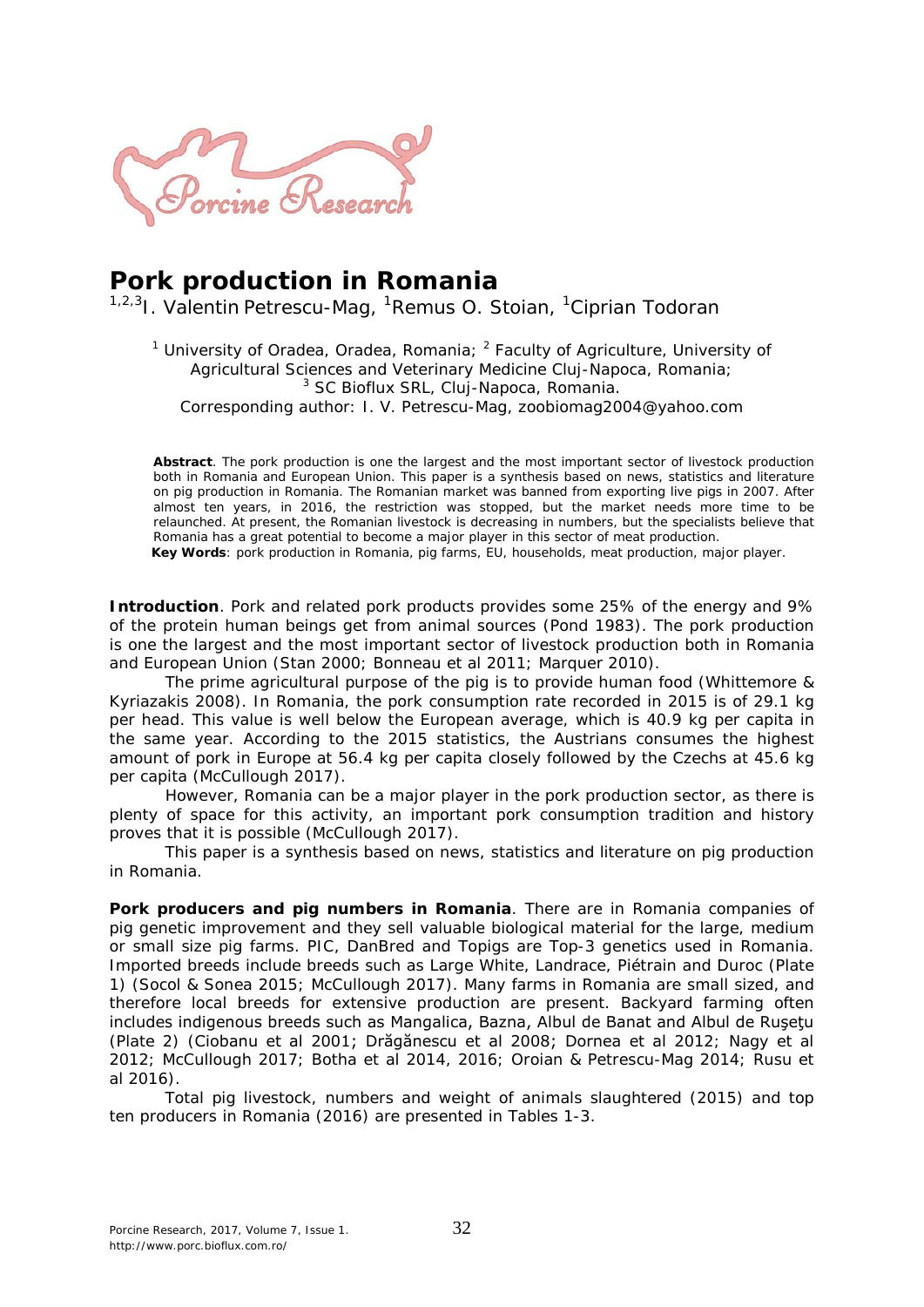| Pig size                            | Total number | Private sector, out<br>of which: | Non-commercial<br>(households) |
|-------------------------------------|--------------|----------------------------------|--------------------------------|
| Piglets $(<$ 20 kg)                 | 796.477      | 795.019                          | 376.919                        |
| Young pigs<br>$(20-50$ kg)          | 1,140,510    | 1,138,989                        | 634.809                        |
| Pigs for finishing<br>(total)       | 2,609,758    | 2,606,557                        | 1,897,653                      |
| $-50-80$ kg                         | 837,414      | 836.135                          | 472.897                        |
| - 81-110 kg                         | 986,003      | 985.321                          | 740.736                        |
| $-$ >110 kg                         | 786,341      | 785.101                          | 684.02                         |
| Breeding pigs over<br>50 kg (total) | 380.183      | 379.305                          | 231.373                        |
| - Boars                             | 5,560        | 5.498                            | 4.4                            |
| - Breeding sows -<br>total          | 374.623      | 373.807                          | 226.973                        |
| -- Mated sows                       | 225,230      | 224.722                          | 129.208                        |
| -- Non-mated sows                   | 149.393      | 149.085                          | 97.765                         |
| Total pig stock                     | 4,926,928    | 4,919,870                        | 3,140,754                      |

Total pig livestock in Romania, December 1, 2015

Source: NIS (cited by McCullough 2017).

 $\overline{\phantom{a}}$ 

Table 2

Table 1

| Numbers of animals slaughtered in Romania and their liveweight, 2015 |  |  |
|----------------------------------------------------------------------|--|--|
|                                                                      |  |  |

| Pig size                | Number of heads | Live weight (kg) | Average weight (kg) |
|-------------------------|-----------------|------------------|---------------------|
| Total pigs              | 4,870,317       | 562,276,547      | 115.4               |
| Young pigs<br>(< 50 kg) | 16,140          | 608.801          | 37.7                |
| Other pigs              | 4,854,177       | 561,667,746      | 115.7               |
|                         |                 |                  |                     |

Source: NIS (cited by McCullough 2017).

Top-10 largest swine producers in Romania, 2016

Table 3

| 1. Smithfield Prod          | >1,000,000 |  |
|-----------------------------|------------|--|
| 2. Premium Porc             | 380,000    |  |
| 3. Tebu Braila              | >200,000   |  |
| 4. Nutricom                 | 170,000    |  |
| 5. Palota                   | 150,000    |  |
| 6. SC Agrisol International | 100,000    |  |
| 7. SC Fermeplus             | 90,000     |  |
| 8. Suinprod Roman           | 80,000     |  |
| 9. Landbruck                | 75,000     |  |
| 10. SC Europig Sercaia      | 75,000     |  |

Source: NIS (cited by McCullough 2017).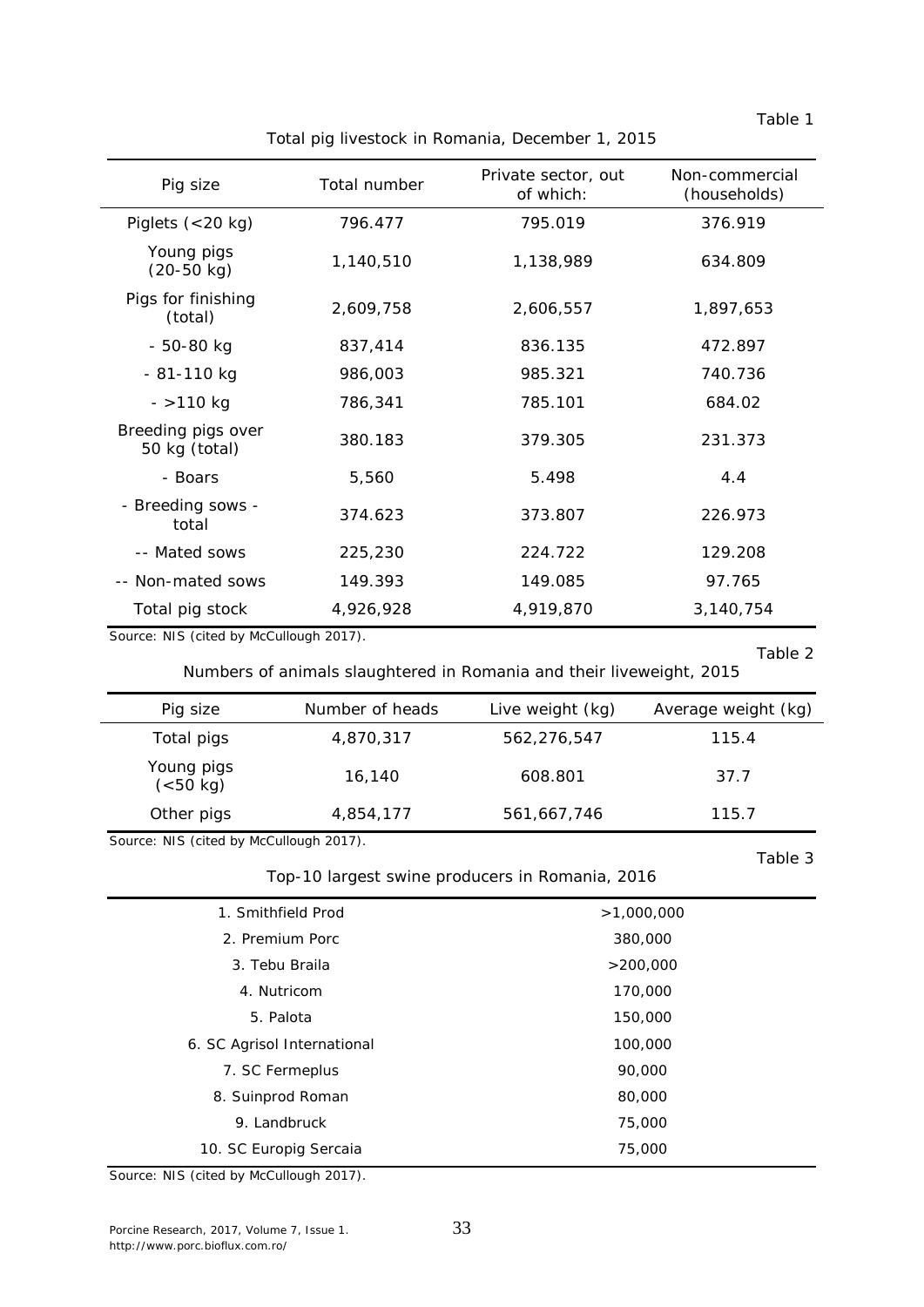**Pork market evolution**. Romania was banned from exporting live pigs in 2007 when it was hit by CSF (Classical Swine Fever) (disease presented in Edwards et al 2000). This decision drastically affected the Romanian pork sector between 2007 and 2016. The doors to the European Union opened again in October 2016 after confirming that Romania had been free of the disease for almost ten years. Later, in May 2017, Romania was granted the status of a country free of CSF by the World Organisation for Animal Health (McCullough 2017). At this point, Romania was ready to relaunch this sector.

However, Romania's national pig herd numbers are decreasing. In 2016, Romania has over 4.7 million pigs of which 361,200 are breeding sows. Total pig numbers that year fell by just over 4.4% or 219,200 head and breeding sows down by 3.6% of 13,400 head (McCullough 2017).

The decrease of these figures was initially due to the trading embargo with Russia, which was established as a consequence of the geopolitical conflict in the Crimea region.

Data from the Romanian Pork Producers Association (APCPR), say the country was suffocated by pork imports from Europe, which were introduced at very low prices, forcing the non-commercial producers to sell below costs (McCullough 2017).

In fact, both these statements are true. Due to the Russian food embargo, loads of cheap pork ended up in Romania's markets of late. In 2014, pork imports increased by 9.5%, as compared to 2013 and by 11% in 2015, compared to 2013. In 2015 to 2016, pork imports increased by 46,000 t as compared to 2013, therefore, that year, Romania spent around  $\epsilon$  343.6 million on imported pork. From 2015 to 2016, the pig farming sector registered a loss of € 75.8 million (McCullough 2017).

Although Romania has a good potential for pig farming and pork production, in the last twenty years Romania's pig production changed but did not grow.

**Future perspectives of Romanian pork production sector**. Mr. Ioan Ladosi is the chairman for the Romanian Pork Producers Association. He also works full time for PIC Central and East Europe. He predicted Romania having a great perspective for pork production. One reason is the fact that companies are expanding in Romania, while feed is plentiful. In an interview, Ioan Ladosi told the Pig Progress journalist: "The pig industry here has been consolidating fast in the last five years and there are great prospects ahead. This is proven by the large investments in pig farming, including through EU funding schemes. Most of the Romanian farms are brand new facilities with state-of-theart design and technology. Therefore, they are able to compete with any pig producer in Europe"... "But not everything is bright. There is a growing need for skilled stockpersons and proficient farm managers as well. Top producers, in terms of annual volumes, have already announced development plans for increasing production capacities. Integrating farming with slaughter and processing activities is growing as well. There are on the public domain, intentions for cumulated investments in excess of  $\epsilon$  100 million on the short and medium term." He stated at the end, "Based on the above we have reasons to believe that Romania has a golden future ahead. A good climate, as well as excellent availability of grains at affordable prices, are extra reasons that give us high hopes" (cited by McCullough 2017).

To implement a controlled and accurate reproduction strategy at national level in the Romanian pork production sector, the national artificial insemination training programmes shall be strongly intensified in the future. For increasing the swine livestock and the pork meat production towards a balanced national offer/demand ratio the reproductive programmes shall make more use of the authorized boars reproducers referred in the national register while diminishing clandestine or natural reproduction (Socol & Sonea 2015).

**Conclusions**. The Romanian market was banned from exporting live pigs in 2007. After almost ten years, in 2016, the restriction was stopped, but the market needs more time to be relaunched. At present, the Romanian livestock is decreasing in numbers, but the specialists believe that Romania has a great potential to become a major player in this sector of meat production.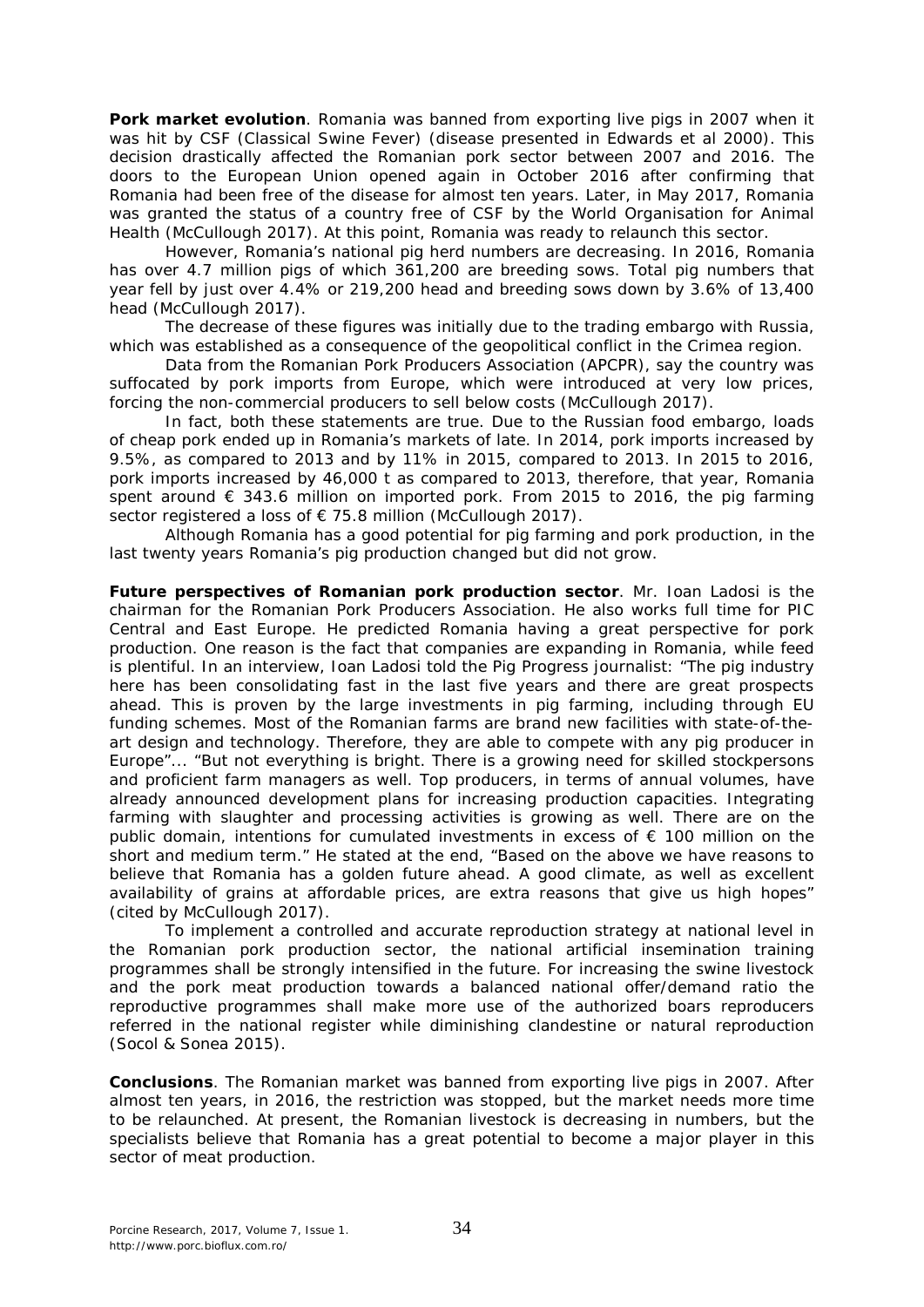## **References**

- Bonneau M., Antoine-Ilari E., Phatsara C., Brinkmann D., Hviid M., Christiansen M. G., et al, 2011 Diversity of pig production systems at farm level in Europe. Journal on Chain and Network Science 11(2):115-135.
- Botha M., Oroian I. G., Petrescu-Mag I. V., Gavriloaie C., 2014 Mangalitsa: the recovery of a rustic genetic heritage. Porc Res 4(2):30-36.
- Botha M., Petrescu-Mag I. V., Gavriloaie C., 2016 Rustic gene reserves for the future of breed improvement technologies: old swine (*Sus scrofa domesticus*) strains and their perspectives. Porc Res 6(2):37-56.
- Ciobanu D. C., Day A. E., Nagy A., Wales R., Rothschild M. F., Plastow G. S., 2001 Genetic variation in two conserved local Romanian pig breeds using type 1 DNA markers. Genetics Selection Evolution 33(4):417.
- Dornea M. M., Mateoc-Sirb N., Gorun L. M., Raicov M., 2012 Study of rare traditional pork breeds concerning the aspect of biodiversity conservation. Bulletin UASVM Animal Science and Biotechnologies 69:1-2.
- Drăgănescu C., Ghită E., Nagy A., 2008 Note on the genetic history of the Romanian Saddleback (Bazna) pig breed conservation nucleus. Archiva Zootechnica 11(2): 65-69.
- Edwards S., Fukusho A., Lefèvre P. C., Lipowski A., Pejsak Z., Roehe P., Westergaard J., 2000 Classical swine fever: the global situation. Veterinary Microbiology 73(2): 103-119.
- Marquer P., 2010 Pig farming in the EU, a changing sector. Eurostat Statistics in Focus, 8.
- McCullough C., 2017 Romania, a pig country with great potential. Pig Progress, Oct 4, available at: http://www.pigprogress.net/Finishers/Articles/2017/10/Romania-apig-country-with-great-potential-188694E/ [last view: December, 30].
- Nagy A., Miclea V., Has I., Mate A., 2012 Morphological and reproductive characteristics of the Bazna swine population kept as genetic stock at SCDA Turda. Bulletin UASVM Animal Science and Biotechnologies 69:1-2.
- Oroian I. G., Petrescu-Mag I. V., 2014 Mangalitsa breed returns to homeland. Porc Res 4(1):19-21.
- Pond W. G., 1983 Modern pork production. Scientific American 248(5):96-103.
- Rusu M., Botha M., Petrescu-Mag I. V., Gavriloaie C., 2016 Contributions to the study of the maternal features of the Bazna breed sows, raised and maintained as genetic stock at S.C.A. Turda (Cluj, Romania). Porc Res 6(2):57-63.
- Socol C.-T., Sonea C. G., 2015 Survey on swine reproduction data recorded in Romania. Porc Res 5(2):51-55.
- Stan S., 2000 What's in a pig? "State'", "market" and process in private pig production and consumption in Romania. Dialectical Anthropology 25(2):151-160.
- Whittemore C. T., Kyriazakis I., 2008 Whittemore's science and practice of pig production. John Wiley & Sons.
- \*\*\* http://www.monitorulcj.ro [last view: December, 2017]
- \*\*\* http://agrointel.ro [last view: December, 2017]
- \*\*\* http://www.meat-milk.ro [last view: December, 2017]
- \*\*\* https://www.stiriagricole.ro/ [last view: December, 2017]
- \*\*\* http://www.roysfarm.com/duroc-pig/ [last view: December, 2017]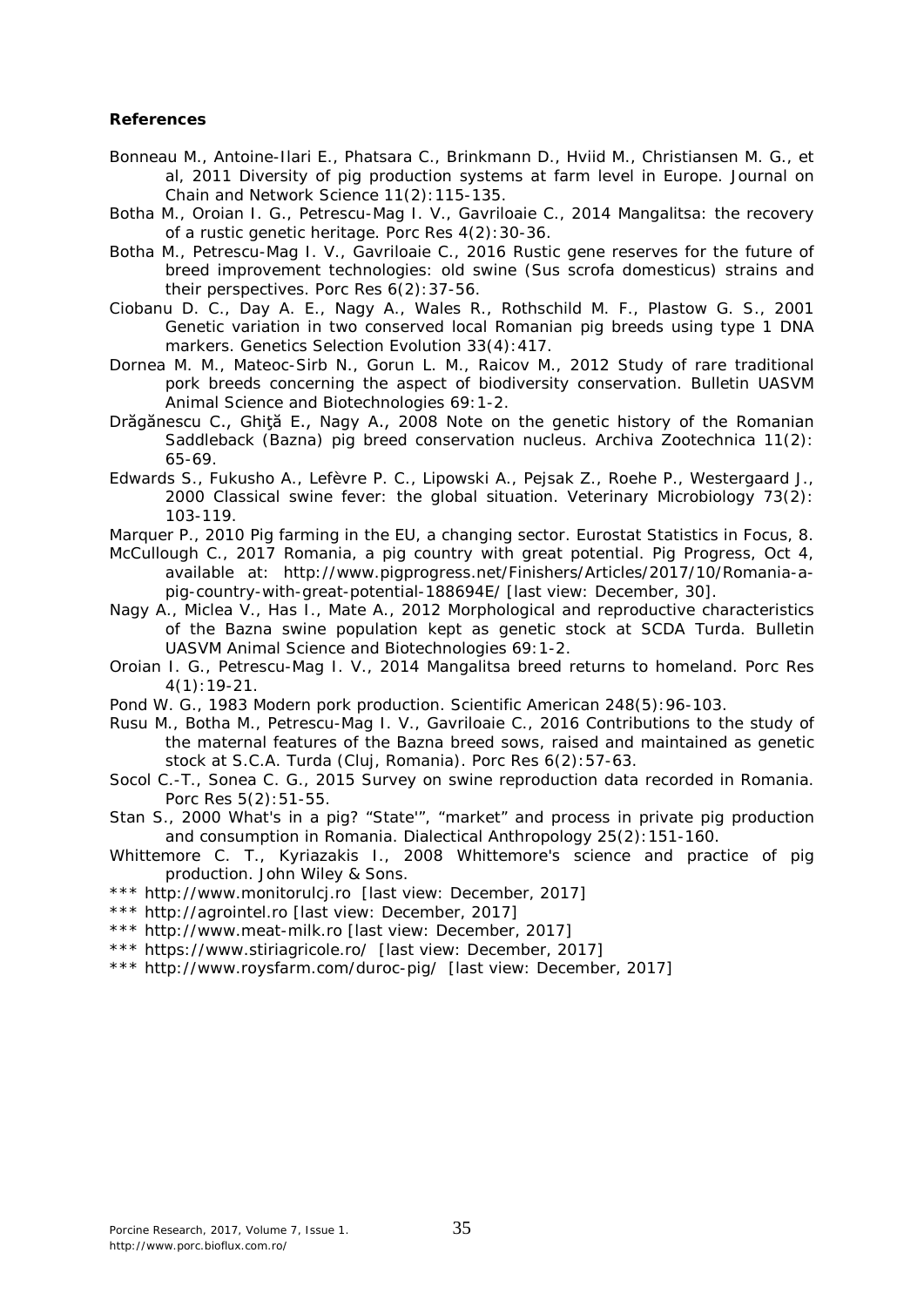

Plate 1. Imported breeds found in Romania. From the left to the right and from up to down: Large White, Landrace, Piétrain and Duroc. Sources: https://www.stiriagricole.ro/ http://www.roysfarm.com/duroc-pig/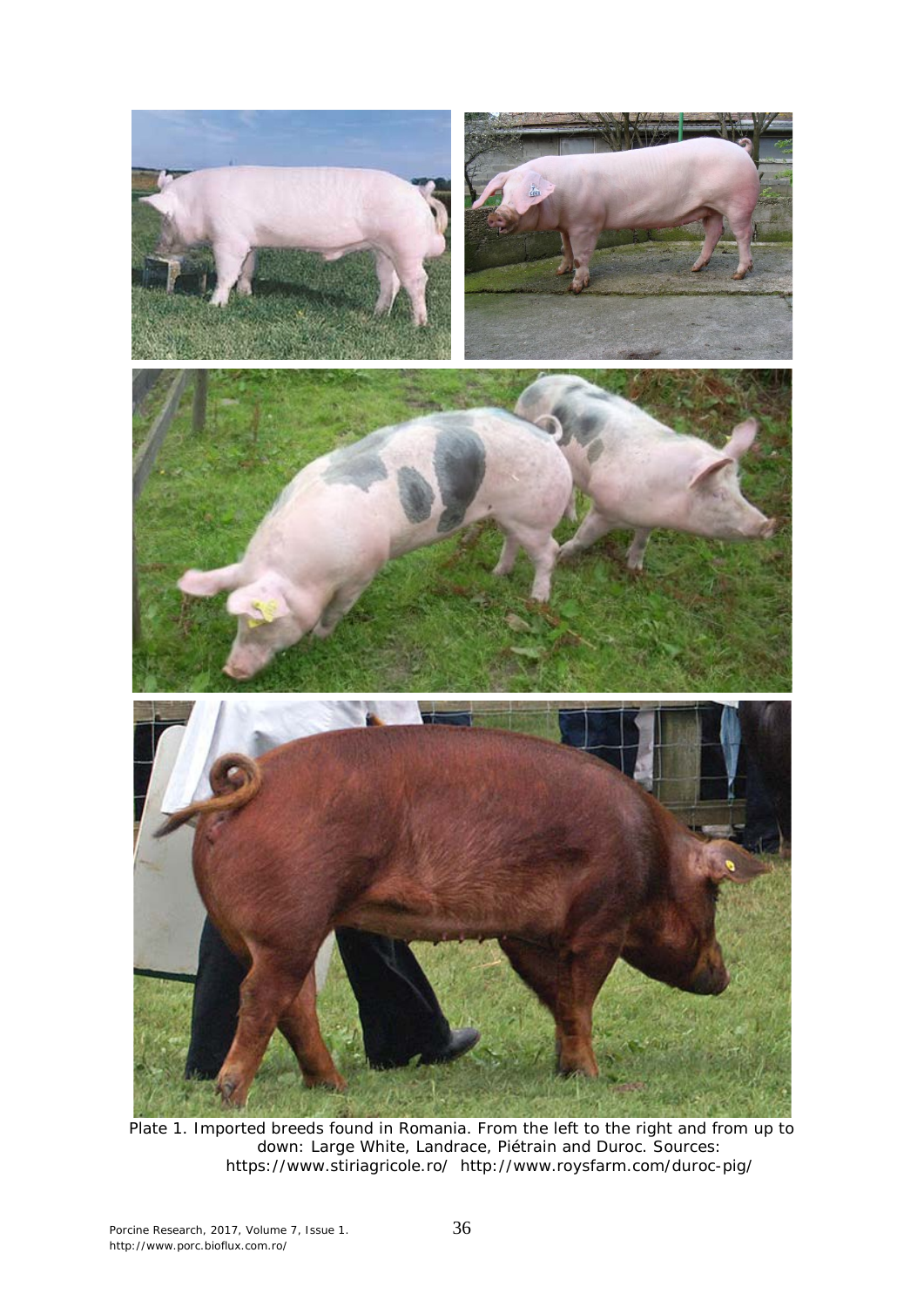

Plate 2. Local breeds found in Romania. From the left to the right and from up to down: Mangalica, Bazna, Albul de Banat and Albul de Ruşeţu. Sources: http://www.monitorulcj.ro http://agrointel.ro http://www.meat-milk.ro